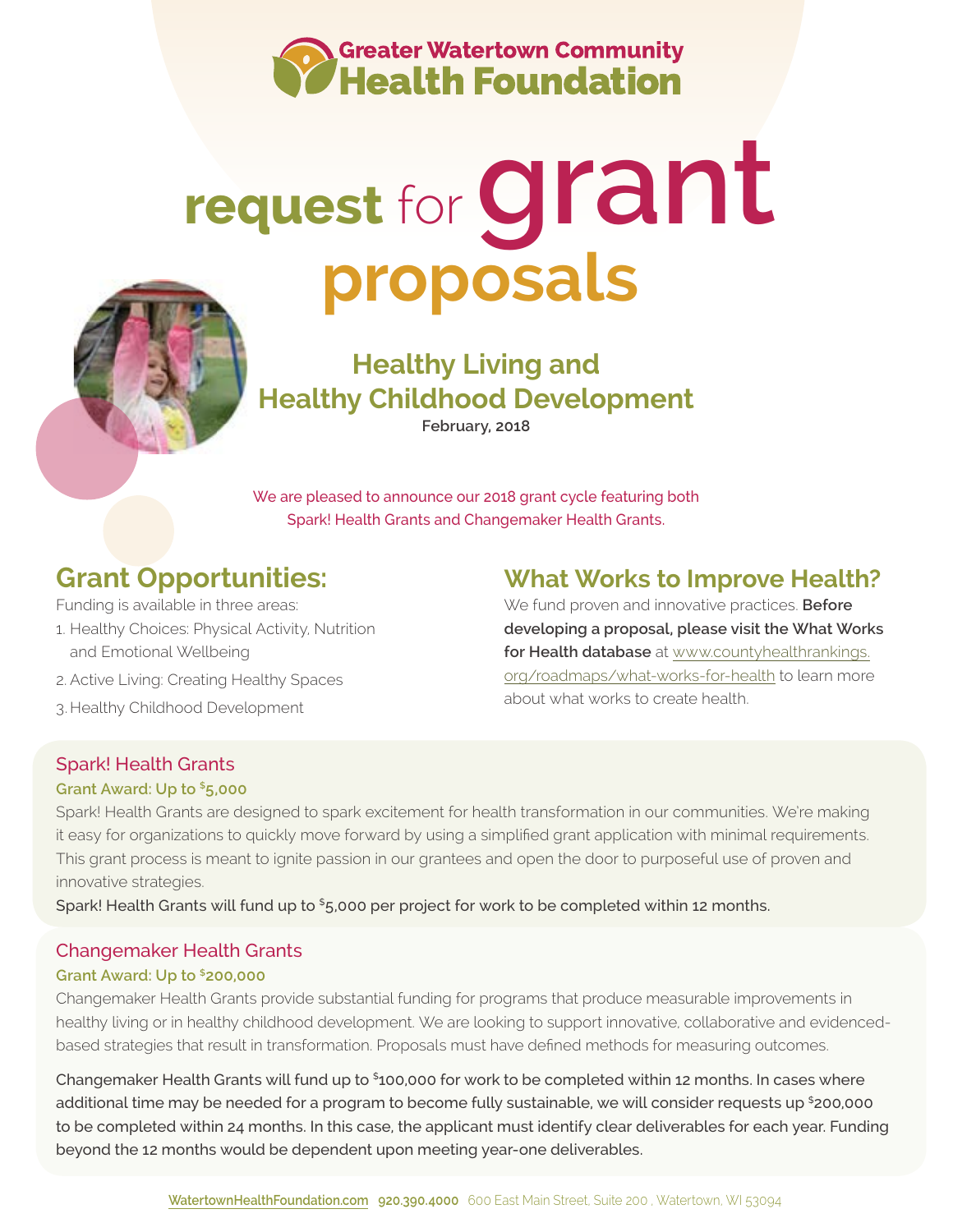## **Opportunity #1: Healthy Choices: Physical Activity, Nutrition and Emotional Wellbeing**

Too often in today's modernized and fast-paced environment, the healthy choice is NOT the most convenient choice. Healthy Choices grants will support schools, childcare providers, communities and organizations in creating environments that encourage healthy choices.

Healthy Choices grants will help create conditions that allow all individuals, especially at-risk populations, to thrive. We will fund projects and programs that promote one or more of the following:

- **• Physical Activity** Helping individuals to achieve the recommended 60 minutes of daily physical activity and/or reduce screen time to less than two hours
- **• Nutrition**  Increasing consumption of healthy foods and beverages (including fruits, vegetables, water, low-fat milk and whole grains) while reducing consumption of sugar-sweetened beverages and processed foods
- **• Emotional Wellbeing** Improving resiliency, behavior or academic performance

## **We've included some ideas below to spark your imagination – to get you thinking about what is possible.**



#### Ideas for Healthy Choices – Community Environments

- Community and educational gardens
- [Making healthy foods accessible for all](http://hubcityfm.org/about/who-we-are/)
- Water bottle refill stations
- [Healthy additions at snack bars and concession](http://www.healthyheartprogram.com/wp-content/uploads/2013/11/HealthyFoodChoicesForConcessions.pdf)  [stands](http://www.healthyheartprogram.com/wp-content/uploads/2013/11/HealthyFoodChoicesForConcessions.pdf)
- Programs that activate places and connect people through active-living, such as:
	- » Walking, running and biking groups
	- » "Ride the Drive" or open street events
	- » Girls on the Run
	- » Yoga in the Park
	- » Nature-based programs
	- » Mindfulness and yoga training



#### Ideas for Healthy Choices – Educational Environments

- [Safe Routes to School](http://www.saferoutesinfo.org/) (i.e. "walking school bus")
- Classroom activity breaks
- [Before and after school programs](http://www.letsgo.org/programs/after-school/) with physical activity and nutrition components
- [Health and Physical Education](http://catchinfo.org/) curriculum enhancements
- Family outreach related to physical activity and nutrition
- Educational gardens
- [Smarter Lunchrooms Movement](http://smarterlunchrooms.org/news/lunch-line-redesign) improvements
- Kitchen equipment upgrades and staff development to allow for scratch cooking
- [Positive behavioral interventions & support](http://www.pbis.org/)
- Bullying prevention
- [Social-emotional learning initiatives](http://www.casel.org) (see www.casel.org)
- [WI School Mental Health Framework](http://dpi.wi.gov/sspw/mental-health/framework)

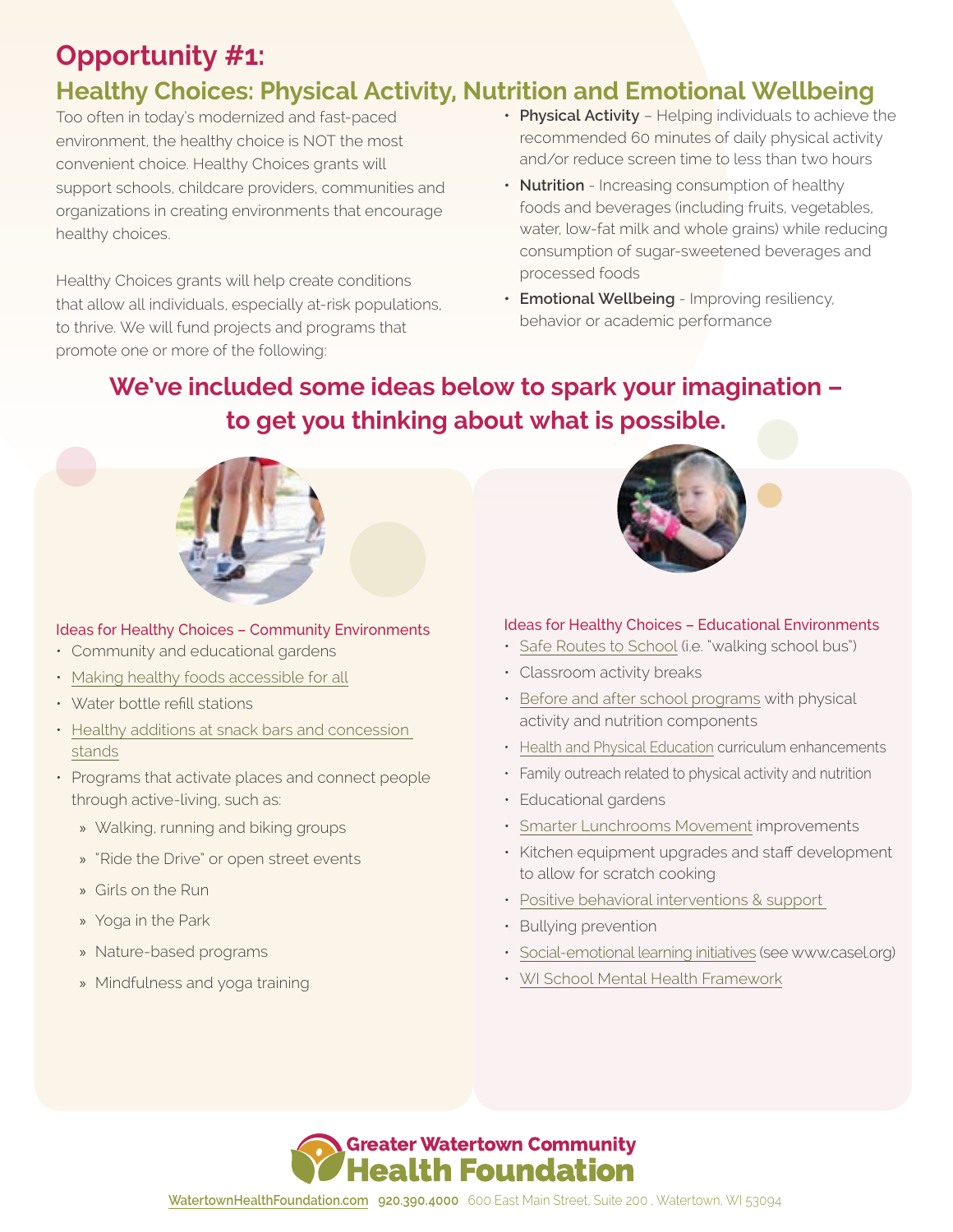## **Opportunity #2: Active Living:**

### **Creating Healthy Spaces**

People are twice as likely to be active in communities that provide plentiful opportunities for safe walking, biking and active recreation. Parks, trails and aesthetically pleasing spaces promote social interaction and improved mental health. Healthy Spaces grants will help to fund planning and implementation to create active communities by investing in infrastructure, such as:

- Trails and paths for safe walking and biking
- Safe routes to school
- Active recreational opportunities

Active Living applicants will be asked to describe how the project fits into a long-term community vision and to define how ongoing maintenance will be provided. Preference will be given to proposals which promote accessibility for all and include a programming component, such as plans to promote utilization of the new infrastructure.

## **Opportunity #3: Healthy Childhood Development**

The foundation for health and success is laid during pregnancy and is built in the earliest years of life. Investments in this early period of development have been shown to improve education, health, social and economic outcomes. Healthy Childhood Development grants will create opportunities to allow all children, especially at-risk populations, to realize their full potential in school, work and life.

Successful proposals will define how the initiative will measurably improve health behaviors, health outcomes, educational attainment or social-emotional development. Funding will focus on the following priority opportunities for the pre-natal period through age eight:

- Playgroups using curriculum to promote parent/ child interaction
- Parenting education and support
- Improving access to high-quality early education
- Fostering social and emotional development
- Preventing adverse childhood experiences
- Developing trauma-informed support systems
- Improving access to mental healthcare
- Improving family socioeconomic barriers, such as affordable housing and income

#### WHAT WE WILL FUND:

- Creation and expansion of programs and services that achieve targeted results
- Durable equipment and supplies needed to achieve targeted results
- Planning and feasibility studies
- Development of policies and systems that make the healthy choice an easy choice
- Professional and leadership development, coalition building and technical assistance
- Visit our website to view Approved Expenses for Grant Funding.

#### WHAT WE WILL NOT FUND:

- Operational shortfalls or existing salaries
- Competitive athletic activities, facilities and programs
- Bricks and mortar fund campaigns
- School playground equipment

#### ELIGIBILITY:

- Funded projects must serve residents of Dodge and Jefferson Counties, specifically the communities served by the following school districts: Hustisford, Ixonia, Lake Mills, Jefferson, Johnson Creek, Dodgeland, Waterloo and Watertown.
- Eligible organizations include 501c(3) designated non-profits and governmental agencies including schools. Religious organizations are invited to apply for funding for activities that benefit the larger community. Individuals and for-profits are not eligible for funding.
- All organizations seeking funding must have a formally adopted anti-discrimination policy.
- If two or more organizations will be collaborating on the project, either organization may take the lead and serve as fiscal sponsor, but representatives from both organizations should participate in the application process.